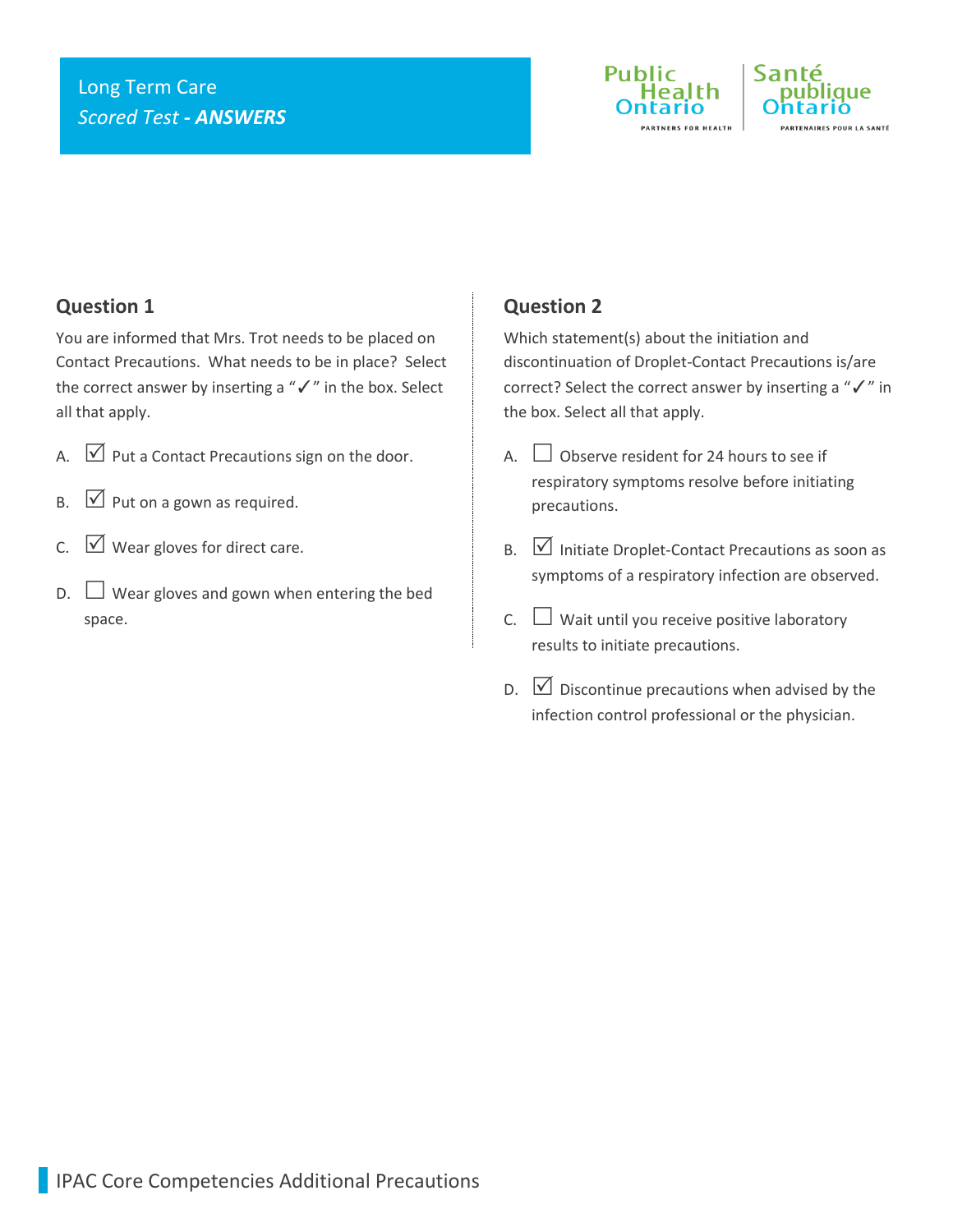

### **Question 3**

Mrs. Glum has developed the signs and symptoms of a gastrointestinal infection. She is in a two-bed room. Which strategies would help to prevent the possible transmission of infectious agents? Insert a "✓" to indicate your choice.

- A.  $\boxed{\vee}$  Move Mrs. Glum to a single room if one is available.
- B.  $\boxed{\vee}$  Decide which resident will use the bathroom and which will use a commode.
- $C.$   $\Box$  Keep the door closed.
- $D.$   $\Box$  Transfer Mrs. Glum to hospital.

#### **Question 4**

Mrs. Drip is on Droplet-Contact Precautions. What personal protective equipment (PPE) do you need to wear to perform the following tasks? Select the appropriate PPE by inserting a "✓".

|                                                       | Gown | Gloves | Mask | Eye Protection |
|-------------------------------------------------------|------|--------|------|----------------|
| Assess Mrs. Drip's chest sounds.                      |      |        |      |                |
| Empty the garbage that's immediately inside the room. |      |        |      |                |
| Remove the meal tray from Mrs. Drip's bedside table.  |      |        |      |                |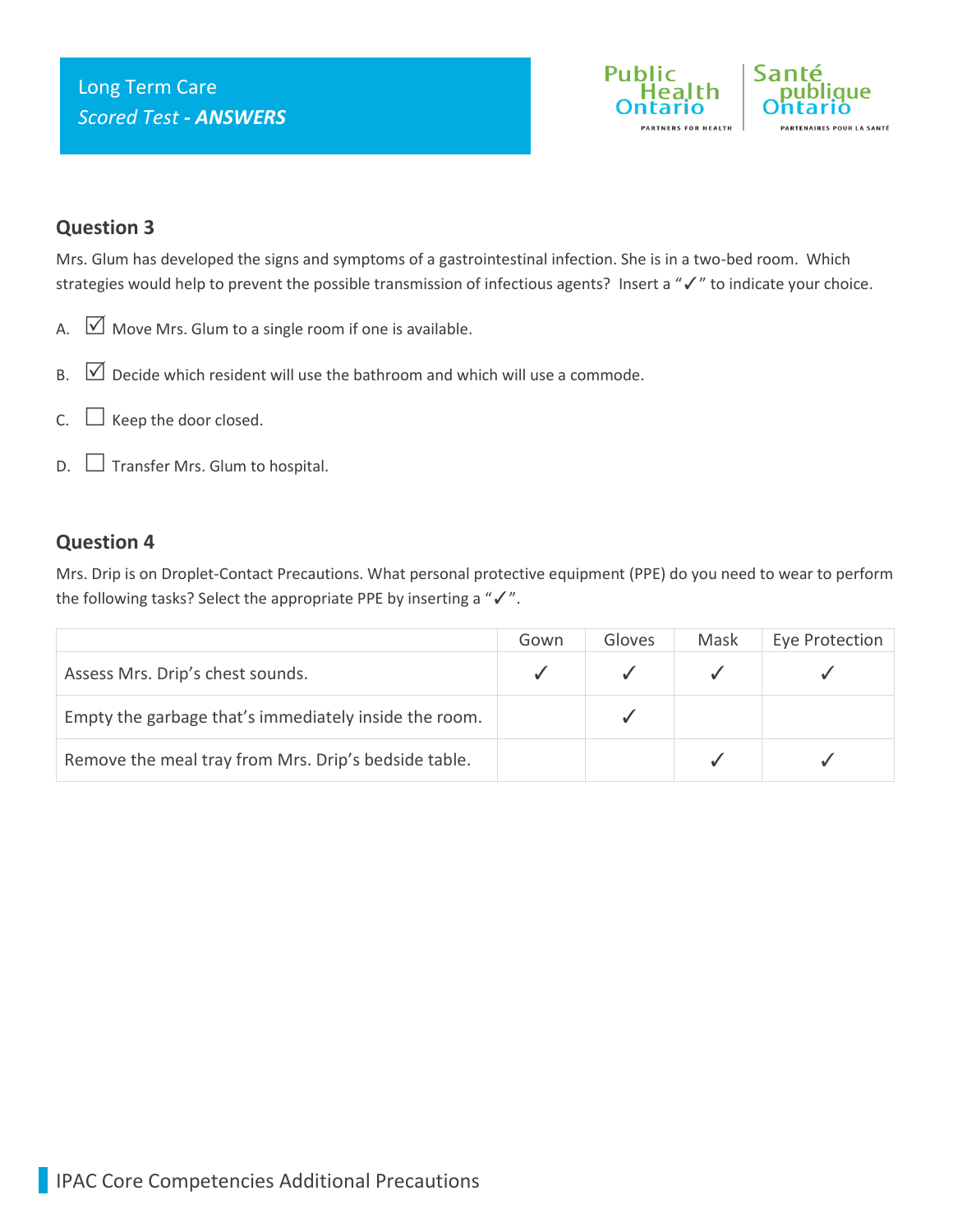

### **Question 5**

Mrs. Rain is on Contact Precautions for a draining, infected wound. Her condition worsens and she needs to be transferred to the hospital. Which action(s) is/are correct? Insert a "√" to indicate your choice.

- A.  $\boxed{\vee}$  Inform the Patient Transfer Authorization Centre that Mr. Rain is on Contact Precautions.
- B.  $\boxed{\vee}$  Wear a gown and gloves when assisting Mrs. Rain onto the ambulance stretcher.
- $C.$   $\Box$  Wear gown and gloves to talk to Mrs. Rain to get more registration information.